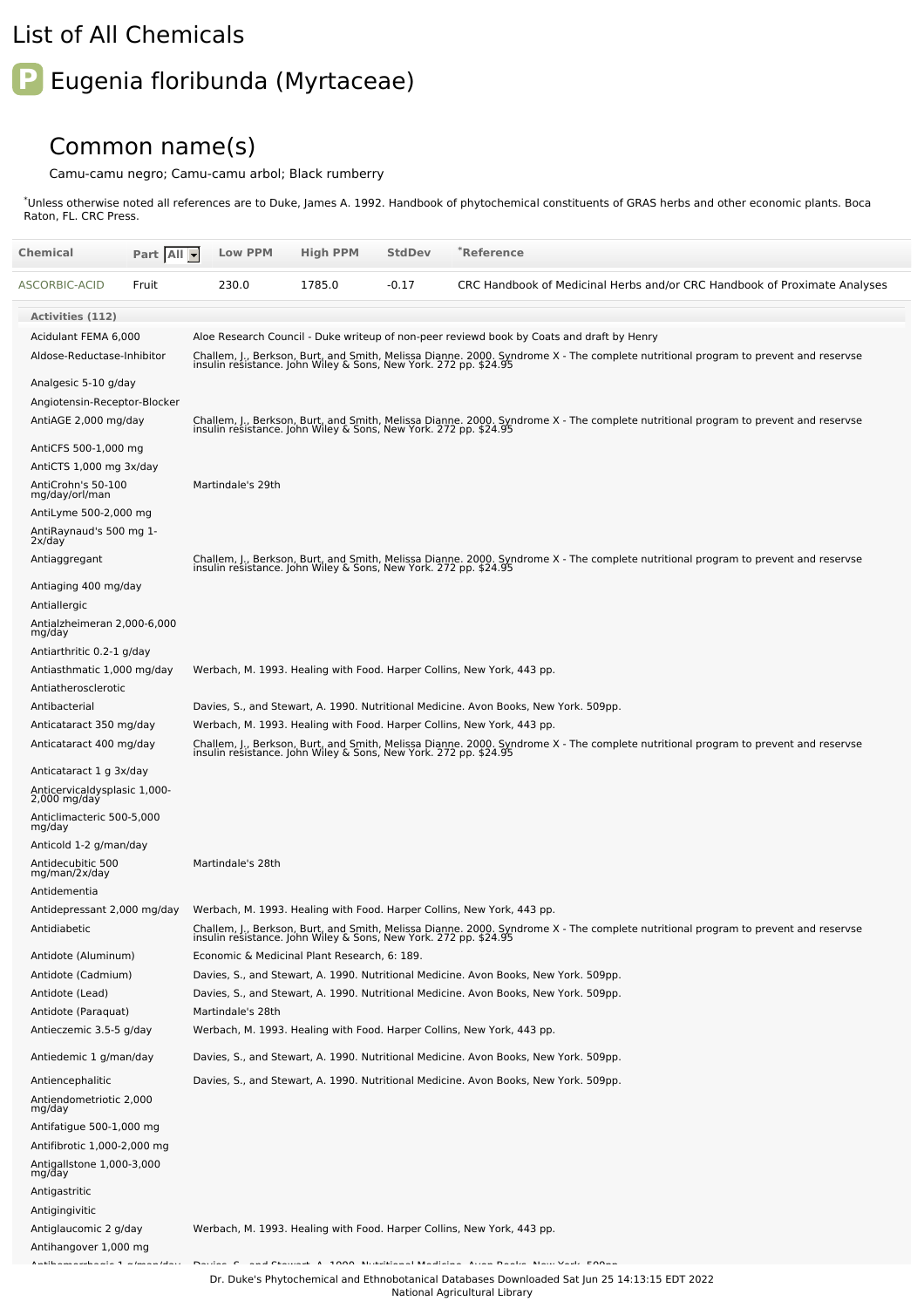| Antinemonnagic 1 g/man/uay               | Davies, 5., and Stewart, A. 1990. Nuthtional Medicine. Avon Dooks, New Tork. Subpl.                                                                                                                    |
|------------------------------------------|--------------------------------------------------------------------------------------------------------------------------------------------------------------------------------------------------------|
| Antihepatitic 2-6 g/man/day              | Davies, S., and Stewart, A. 1990. Nutritional Medicine. Avon Books, New York. 509pp.                                                                                                                   |
| Antihepatotoxic                          | Economic & Medicinal Plant Research, 6: 189.                                                                                                                                                           |
| Antiherpetic 1-5 g/day                   |                                                                                                                                                                                                        |
|                                          |                                                                                                                                                                                                        |
| Antihistaminic 2 g/day orl<br>man        |                                                                                                                                                                                                        |
| Antihypertensive                         |                                                                                                                                                                                                        |
|                                          |                                                                                                                                                                                                        |
| Antiinfertility 1 g/day                  | Werbach, M. 1993. Healing with Food. Harper Collins, New York, 443 pp.                                                                                                                                 |
| Antiinflammatory                         | Pizzorno, J.E. and Murray, M.T. 1985. A Textbook of Natural Medicine. John Bastyr College Publications, Seattle, Washington (Looseleaf).                                                               |
| Antilepric 1.5 g/man/day                 | Martindale's 28th                                                                                                                                                                                      |
| Antilithic 1,000-3,000 mg/day            |                                                                                                                                                                                                        |
| Antimaculitic                            |                                                                                                                                                                                                        |
| Antimeasles                              | Davies, S., and Stewart, A. 1990. Nutritional Medicine. Avon Books, New York. 509pp.                                                                                                                   |
| Antimenopausal 500-5,000                 |                                                                                                                                                                                                        |
| mg/day                                   |                                                                                                                                                                                                        |
| Antimigraine                             | Martindale's 29th                                                                                                                                                                                      |
| Antimutagenic                            | Economic & Medicinal Plant Research, 6: 235.                                                                                                                                                           |
|                                          |                                                                                                                                                                                                        |
| Antineuramidase                          |                                                                                                                                                                                                        |
| Antinitrosic 1 g/man/day                 | Martindale's 28th                                                                                                                                                                                      |
| Antiobesity 1 g 3x/day                   | Werbach, M. 1993. Healing with Food. Harper Collins, New York, 443 pp.                                                                                                                                 |
| Antiorchitic                             | Davies, S., and Stewart, A. 1990. Nutritional Medicine. Avon Books, New York. 509pp.                                                                                                                   |
| Antiosteoarthritic 1 g 2x/day            | Werbach, M. 1993. Healing with Food. Harper Collins, New York, 443 pp.                                                                                                                                 |
| Antiosteoporotic 500 mg/day              |                                                                                                                                                                                                        |
| Antioxidant 100 ppm                      |                                                                                                                                                                                                        |
|                                          |                                                                                                                                                                                                        |
| Antiparkinsonian 1 g 2-3x/day            |                                                                                                                                                                                                        |
| Antiparotitic                            | Davies, S., and Stewart, A. 1990. Nutritional Medicine. Avon Books, New York. 509pp.                                                                                                                   |
| Antiperiodontitic 1 g 2x/day             | Werbach, M. 1993. Healing with Food. Harper Collins, New York, 443 pp.                                                                                                                                 |
| Antipneumonic                            | Pizzorno, J.E. and Murray, M.T. 1985. A Textbook of Natural Medicine. John Bastyr College Publications, Seattle, Washington (Looseleaf).                                                               |
| Antipodriac                              | Davies, S., and Stewart, A. 1990. Nutritional Medicine. Avon Books, New York. 509pp.                                                                                                                   |
| Antipoliomyelitic                        | Davies, S., and Stewart, A. 1990. Nutritional Medicine. Avon Books, New York. 509pp.                                                                                                                   |
|                                          |                                                                                                                                                                                                        |
| Antipyretic                              | Economic & Medicinal Plant Research, 6: 189.                                                                                                                                                           |
| Antiradicular                            | Challem, J., Berkson, Burt, and Smith, Melissa Dianne. 2000. Syndrome X - The complete nutritional program to prevent and reservse<br>insulin resistance. John Wiley & Sons, New York. 272 pp. \$24.95 |
|                                          |                                                                                                                                                                                                        |
| Antiretinotic                            |                                                                                                                                                                                                        |
| Antirheumatic                            |                                                                                                                                                                                                        |
| Antirhinitic 1,000 mg 3x/day             |                                                                                                                                                                                                        |
| Antiscorbutic 10 mg/man/day              | Martindale's 28th                                                                                                                                                                                      |
| Antiseptic MIC=3.3-217                   | Martindale's 28th                                                                                                                                                                                      |
| mg/ml                                    |                                                                                                                                                                                                        |
| Antiseptic 4-8 g/day                     | Challem, J., Berkson, Burt, and Smith, Melissa Dianne. 2000. Syndrome X - The complete nutritional program to prevent and reservse<br>insulin resistance. John Wiley & Sons, New York. 272 pp. \$24.9  |
|                                          |                                                                                                                                                                                                        |
| Antishingles                             | Davies, S., and Stewart, A. 1990. Nutritional Medicine. Avon Books, New York. 509pp.                                                                                                                   |
| Antispasmodic 500-5,000<br>mg/day        |                                                                                                                                                                                                        |
|                                          |                                                                                                                                                                                                        |
| Antistress 500-1,000 mg                  |                                                                                                                                                                                                        |
| Antisyndrome-X 1-4 g/day                 | Challem, J., Berkson, Burt, and Smith, Melissa Dianne. 2000. Syndrome X - The complete nutritional program to prevent and reservse<br>insulin resistance. John Wiley & Sons, New York. 272 pp. \$24.95 |
|                                          |                                                                                                                                                                                                        |
| Antitumor (Gastric)                      |                                                                                                                                                                                                        |
| Antitumor (Lung)                         |                                                                                                                                                                                                        |
|                                          |                                                                                                                                                                                                        |
| Antiulcer                                |                                                                                                                                                                                                        |
| Antiviral 1-5 g/day                      |                                                                                                                                                                                                        |
| Apoptotic 1-10 mM                        |                                                                                                                                                                                                        |
| Asthma-preventive 1,000                  | Pizzorno, J.E. and Murray, M.T. 1985. A Textbook of Natural Medicine. John Bastyr College Publications, Seattle, Washington (Looseleaf).                                                               |
| mg/day/orl                               |                                                                                                                                                                                                        |
|                                          |                                                                                                                                                                                                        |
| Beta-Adrenergic Receptor<br>Blocker      |                                                                                                                                                                                                        |
| Beta-Glucuronidase-Inhibitor             |                                                                                                                                                                                                        |
| 1.5 g/day/man                            |                                                                                                                                                                                                        |
| Calcium-Antagonist                       |                                                                                                                                                                                                        |
|                                          |                                                                                                                                                                                                        |
| Cancer-Preventive                        | Stitt, P. A. Why George Should Eat Broccoli. Dougherty Co, Milwaukee, WI, 1990, 399 pp.                                                                                                                |
| Cardioprotective                         |                                                                                                                                                                                                        |
|                                          |                                                                                                                                                                                                        |
| Cold-preventive 1-2 g/day                | Davies, S., and Stewart, A. 1990. Nutritional Medicine. Avon Books, New York. 509pp.                                                                                                                   |
| Collagenic                               |                                                                                                                                                                                                        |
| Detoxicant                               |                                                                                                                                                                                                        |
| Diuretic 700 mg/man/orl                  |                                                                                                                                                                                                        |
| Fistula-Preventive                       | Pizzorno, J.E. and Murray, M.T. 1985. A Textbook of Natural Medicine. John Bastyr College Publications, Seattle, Washington (Looseleaf).                                                               |
|                                          | Davies, S., and Stewart, A. 1990. Nutritional Medicine. Avon Books, New York. 509pp.                                                                                                                   |
| Hypocholesterolemic 300-<br>1,000 mg/day |                                                                                                                                                                                                        |
| Hypoglycemic                             |                                                                                                                                                                                                        |
|                                          | Challem, J., Berkson, Burt, and Smith, Melissa Dianne. 2000. Syndrome X - The complete nutritional program to prevent and reservse<br>insulin resistance. John Wiley & Sons, New York. 272 pp. \$24.95 |
| Hypotensive 1,000<br>mg/man/day          |                                                                                                                                                                                                        |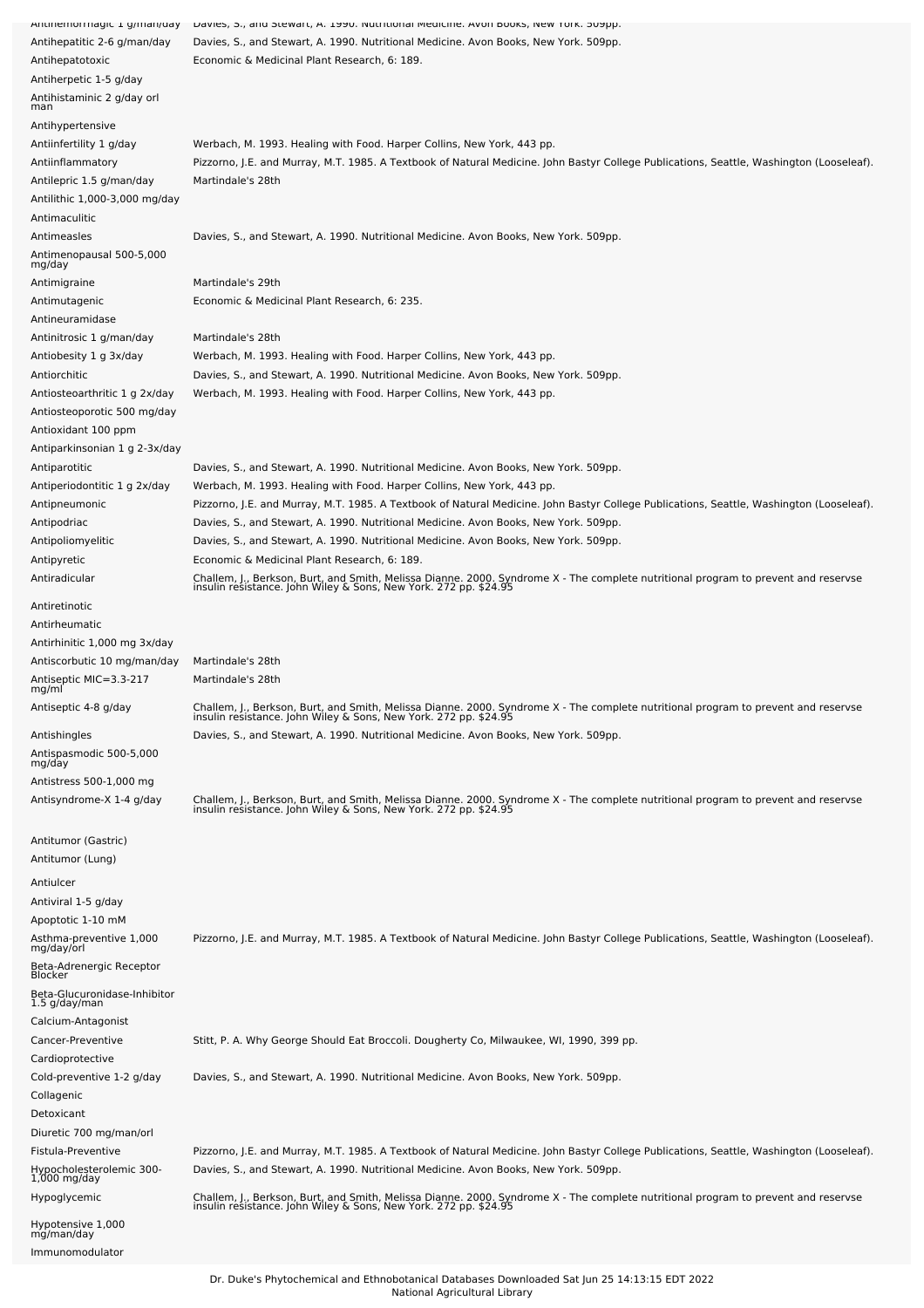| Immunostimulant         | Challem, J., Berkson, Burt, and Smith, Melissa Dianne. 2000. Syndrome X - The complete nutritional program to prevent and reservse<br>insulin resistance. John Wiley & Sons, New York. 272 pp. \$24.95 |         |         |                                                                                                                                          |  |  |  |  |
|-------------------------|--------------------------------------------------------------------------------------------------------------------------------------------------------------------------------------------------------|---------|---------|------------------------------------------------------------------------------------------------------------------------------------------|--|--|--|--|
| Interferonogenic        |                                                                                                                                                                                                        |         |         | Pizzorno, J.E. and Murray, M.T. 1985. A Textbook of Natural Medicine. John Bastyr College Publications, Seattle, Washington (Looseleaf). |  |  |  |  |
| Lithogenic              |                                                                                                                                                                                                        |         |         | Davies, S., and Stewart, A. 1990. Nutritional Medicine. Avon Books, New York. 509pp.                                                     |  |  |  |  |
| Mucolytic 1 g/woman/day | Martindale's 28th                                                                                                                                                                                      |         |         |                                                                                                                                          |  |  |  |  |
| Pesticide               |                                                                                                                                                                                                        |         |         |                                                                                                                                          |  |  |  |  |
| Uricosuric 4 g/man/day  | Davies, S., and Stewart, A. 1990. Nutritional Medicine. Avon Books, New York. 509pp.                                                                                                                   |         |         |                                                                                                                                          |  |  |  |  |
| Urinary-Acidulant       | Martindale's 29th                                                                                                                                                                                      |         |         |                                                                                                                                          |  |  |  |  |
| Vasodilator             |                                                                                                                                                                                                        |         |         |                                                                                                                                          |  |  |  |  |
| Vulnerary               | Pizzorno, J.E. and Murray, M.T. 1985. A Textbook of Natural Medicine. John Bastyr College Publications, Seattle, Washington (Looseleaf).                                                               |         |         |                                                                                                                                          |  |  |  |  |
|                         |                                                                                                                                                                                                        |         |         |                                                                                                                                          |  |  |  |  |
| Fruit<br>ASH            | 2000.0                                                                                                                                                                                                 | 16000.0 | $-1.05$ | CRC Handbook of Medicinal Herbs and/or CRC Handbook of Proximate Analyses                                                                |  |  |  |  |
| BETA-CAROTENE<br>Fruit  |                                                                                                                                                                                                        |         | $-0.15$ | CRC Handbook of Medicinal Herbs and/or CRC Handbook of Proximate Analyses                                                                |  |  |  |  |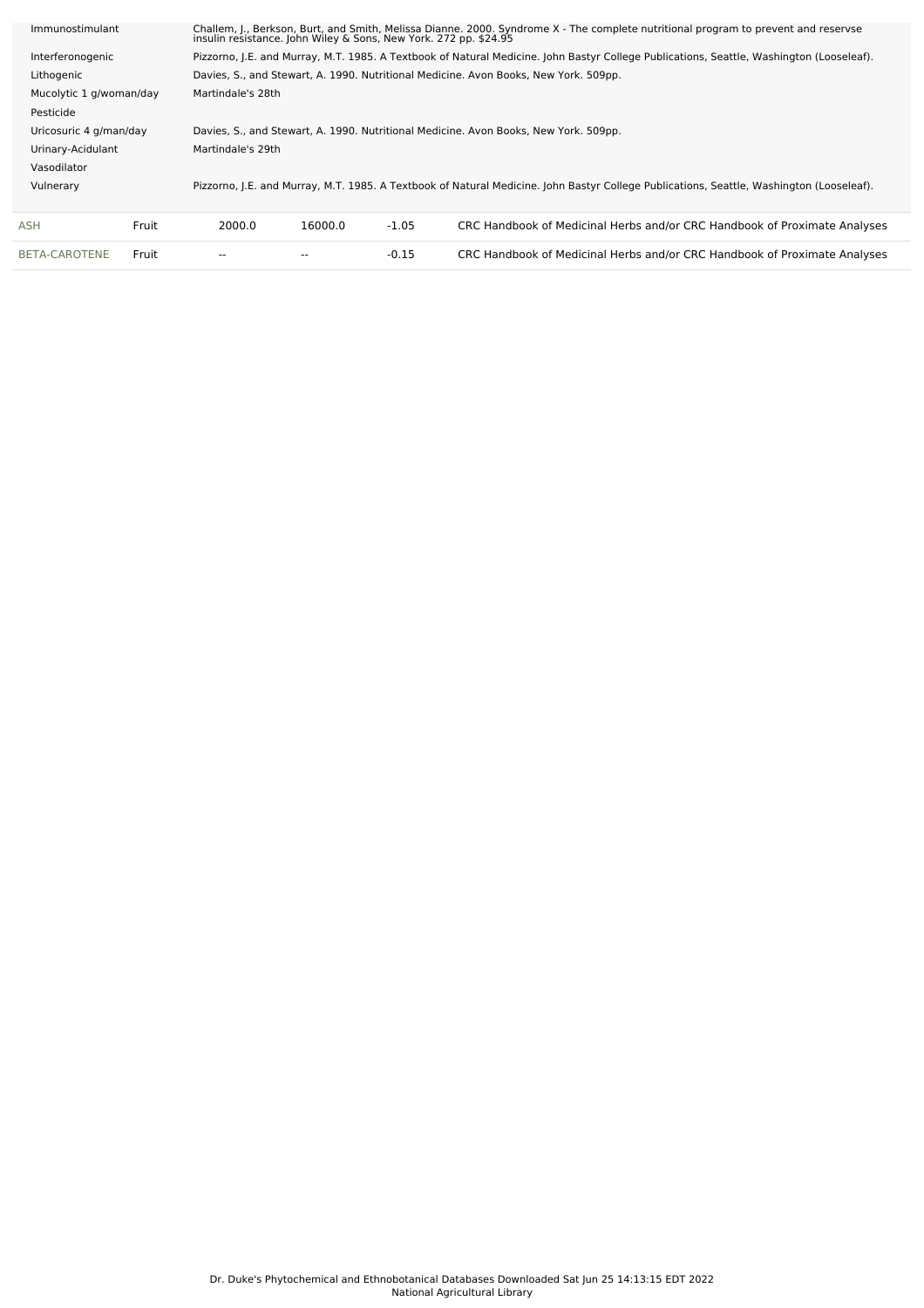| Fruit<br>CALCIUM                              | 60.0<br>465.0                                | -0.78 | CRC Handbook of Medicinal Herbs and/or CRC Handbook of Proximate Analyses                                                                                                                                                                                                                             |
|-----------------------------------------------|----------------------------------------------|-------|-------------------------------------------------------------------------------------------------------------------------------------------------------------------------------------------------------------------------------------------------------------------------------------------------------|
| Thymoprotective<br>Ubiquiot                   |                                              |       | Pizzorno, J.E. and Murray, M.T. 1985. A Textbook of Natural Medicine. John Bastyr College Publications, Seattle, Washington (Looseleaf).<br>Jeffery B. Harborne and H. Baxter, eds. 1983. Phytochemical Dictionary. A Handbook of Bioactive Compounds from Plants. Taylor &<br>Frost, London. 791 pp. |
| Prooxidant 20 ug/g                            |                                              |       |                                                                                                                                                                                                                                                                                                       |
| Phagocytotic                                  |                                              |       | Pizzorno, J.E. and Murray, M.T. 1985. A Textbook of Natural Medicine. John Bastyr College Publications, Seattle, Washington (Looseleaf).                                                                                                                                                              |
| Mucogenic                                     |                                              |       | Pizzorno, J.E. and Murray, M.T. 1985. A Textbook of Natural Medicine. John Bastyr College Publications, Seattle, Washington (Looseleaf).                                                                                                                                                              |
| Interferon-Synergist                          |                                              |       |                                                                                                                                                                                                                                                                                                       |
| Immunostimulant 180<br>mg/man/day/orl         |                                              |       | Pizzorno, J.E. and Murray, M.T. 1985. A Textbook of Natural Medicine. John Bastyr College Publications, Seattle, Washington (Looseleaf).                                                                                                                                                              |
| Gastroprotective                              |                                              |       |                                                                                                                                                                                                                                                                                                       |
| Colorant                                      | Frost, London. 791 pp.                       |       | Jeffery B. Harborne and H. Baxter, eds. 1983. Phytochemical Dictionary. A Handbook of Bioactive Compounds from Plants. Taylor &                                                                                                                                                                       |
| Chemopreventive                               |                                              |       |                                                                                                                                                                                                                                                                                                       |
| Cancer-Preventive 22 ppm                      | Jim Duke's personal files.                   |       |                                                                                                                                                                                                                                                                                                       |
| COX-2-Inhibitor IC82=50 ug/ml                 |                                              |       |                                                                                                                                                                                                                                                                                                       |
| COX-1-Inhibitor IC78=50 ug/ml                 |                                              |       |                                                                                                                                                                                                                                                                                                       |
| Antixerophthalmic                             |                                              |       | Davies, S., and Stewart, A. 1990. Nutritional Medicine. Avon Books, New York. 509pp.                                                                                                                                                                                                                  |
| Antiulcer 15,000-25,000 IU/day                |                                              |       |                                                                                                                                                                                                                                                                                                       |
| Antiulcer 12 mg 3x/day/man/orl                |                                              |       | Pizzorno, J.E. and Murray, M.T. 1985. A Textbook of Natural Medicine. John Bastyr College Publications, Seattle, Washington (Looseleaf).                                                                                                                                                              |
| Antitumor (Stomach) IC26=45<br>ug/ml          |                                              |       |                                                                                                                                                                                                                                                                                                       |
| Antitumor (Prostate)                          |                                              |       |                                                                                                                                                                                                                                                                                                       |
| Antitumor (Lung) IC30=60 ug/ml                |                                              |       |                                                                                                                                                                                                                                                                                                       |
| Antitumor (Colon) IC43=45 ug/ml               |                                              |       |                                                                                                                                                                                                                                                                                                       |
| Antitumor (CNS) IC43=45 ug/ml                 |                                              |       |                                                                                                                                                                                                                                                                                                       |
| Antitumor (Breast) IC45=60<br>ug/ml           |                                              |       |                                                                                                                                                                                                                                                                                                       |
| Antitumor                                     |                                              |       | Simon, P.W. Carrots and Other Horticultural Crops as a Source of Provitamin A Carotenes. HortScience, 25(12): 1495, 1990.                                                                                                                                                                             |
| Antistress                                    |                                              |       | Davies, S., and Stewart, A. 1990. Nutritional Medicine. Avon Books, New York. 509pp.                                                                                                                                                                                                                  |
| Antirheumatic                                 |                                              |       |                                                                                                                                                                                                                                                                                                       |
| Antiradicular                                 |                                              |       | Pizzorno, J.E. and Murray, M.T. 1985. A Textbook of Natural Medicine. John Bastyr College Publications, Seattle, Washington (Looseleaf).                                                                                                                                                              |
| Antipsoriac                                   |                                              |       | Pizzorno, J.E. and Murray, M.T. 1985. A Textbook of Natural Medicine. John Bastyr College Publications, Seattle, Washington (Looseleaf).                                                                                                                                                              |
| Antiproliferant                               |                                              |       | Joseph, J., Nadeau, D. and Underwood, A. 2001. The Color Code. Hyperion, NY.                                                                                                                                                                                                                          |
| Antiporphyric 30-300<br>mg/man/day            | Martindale's 28th                            |       |                                                                                                                                                                                                                                                                                                       |
| Antipityriasic                                |                                              |       | Pizzorno, J.E. and Murray, M.T. 1985. A Textbook of Natural Medicine. John Bastyr College Publications, Seattle, Washington (Looseleaf).                                                                                                                                                              |
| Antiphotophobic 30-300<br>mg/man/day          | Martindale's 29th                            |       |                                                                                                                                                                                                                                                                                                       |
| Antipapillomic                                |                                              |       |                                                                                                                                                                                                                                                                                                       |
| Antiozenic                                    |                                              |       |                                                                                                                                                                                                                                                                                                       |
| Antioxidant                                   |                                              |       | Pizzorno, J.E. and Murray, M.T. 1985. A Textbook of Natural Medicine. John Bastyr College Publications, Seattle, Washington (Looseleaf).                                                                                                                                                              |
| Antimutagenic                                 | Economic & Medicinal Plant Research, 6: 235. |       |                                                                                                                                                                                                                                                                                                       |
| Antimastitic                                  |                                              |       | Pizzorno, J.E. and Murray, M.T. 1985. A Textbook of Natural Medicine. John Bastyr College Publications, Seattle, Washington (Looseleaf).                                                                                                                                                              |
| Antimaculitic                                 |                                              |       |                                                                                                                                                                                                                                                                                                       |
| Antilupus 150 mg/man/day/2<br>mos             | Martindale's 28th                            |       |                                                                                                                                                                                                                                                                                                       |
| ug/ml                                         |                                              |       |                                                                                                                                                                                                                                                                                                       |
| Antileukoplakic<br>Antilipoperoxidant IC71=50 |                                              |       |                                                                                                                                                                                                                                                                                                       |
| Antiichythyotic                               |                                              |       | Pizzorno, J.E. and Murray, M.T. 1985. A Textbook of Natural Medicine. John Bastyr College Publications, Seattle, Washington (Looseleaf).                                                                                                                                                              |
| Antihyperkeratotic                            |                                              |       |                                                                                                                                                                                                                                                                                                       |
| Anticoronary 50 mg/man/2 days                 |                                              |       |                                                                                                                                                                                                                                                                                                       |
| Anticervicaldysplasic                         |                                              |       |                                                                                                                                                                                                                                                                                                       |
| Anticarcinomic                                |                                              |       | Pizzorno, J.E. and Murray, M.T. 1985. A Textbook of Natural Medicine. John Bastyr College Publications, Seattle, Washington (Looseleaf).                                                                                                                                                              |
| Anticancer                                    |                                              |       | Joseph, J., Nadeau, D. and Underwood, A. 2001. The Color Code. Hyperion, NY.                                                                                                                                                                                                                          |
| Antiasthmatic                                 |                                              |       | Pizzorno, J.E. and Murray, M.T. 1985. A Textbook of Natural Medicine. John Bastyr College Publications, Seattle, Washington (Looseleaf).                                                                                                                                                              |
| Antiarthritic                                 |                                              |       |                                                                                                                                                                                                                                                                                                       |
| Antiaging                                     |                                              |       |                                                                                                                                                                                                                                                                                                       |
| Antiacne                                      |                                              |       | Pizzorno, J.E. and Murray, M.T. 1985. A Textbook of Natural Medicine. John Bastyr College Publications, Seattle, Washington (Looseleaf).                                                                                                                                                              |
| AntiPMS                                       |                                              |       |                                                                                                                                                                                                                                                                                                       |
| Androgenic?                                   |                                              |       | Pizzorno, J.E. and Murray, M.T. 1985. A Textbook of Natural Medicine. John Bastyr College Publications, Seattle, Washington (Looseleaf).                                                                                                                                                              |
| Allergenic                                    |                                              |       |                                                                                                                                                                                                                                                                                                       |
| Activities (53)                               |                                              |       |                                                                                                                                                                                                                                                                                                       |
|                                               |                                              |       |                                                                                                                                                                                                                                                                                                       |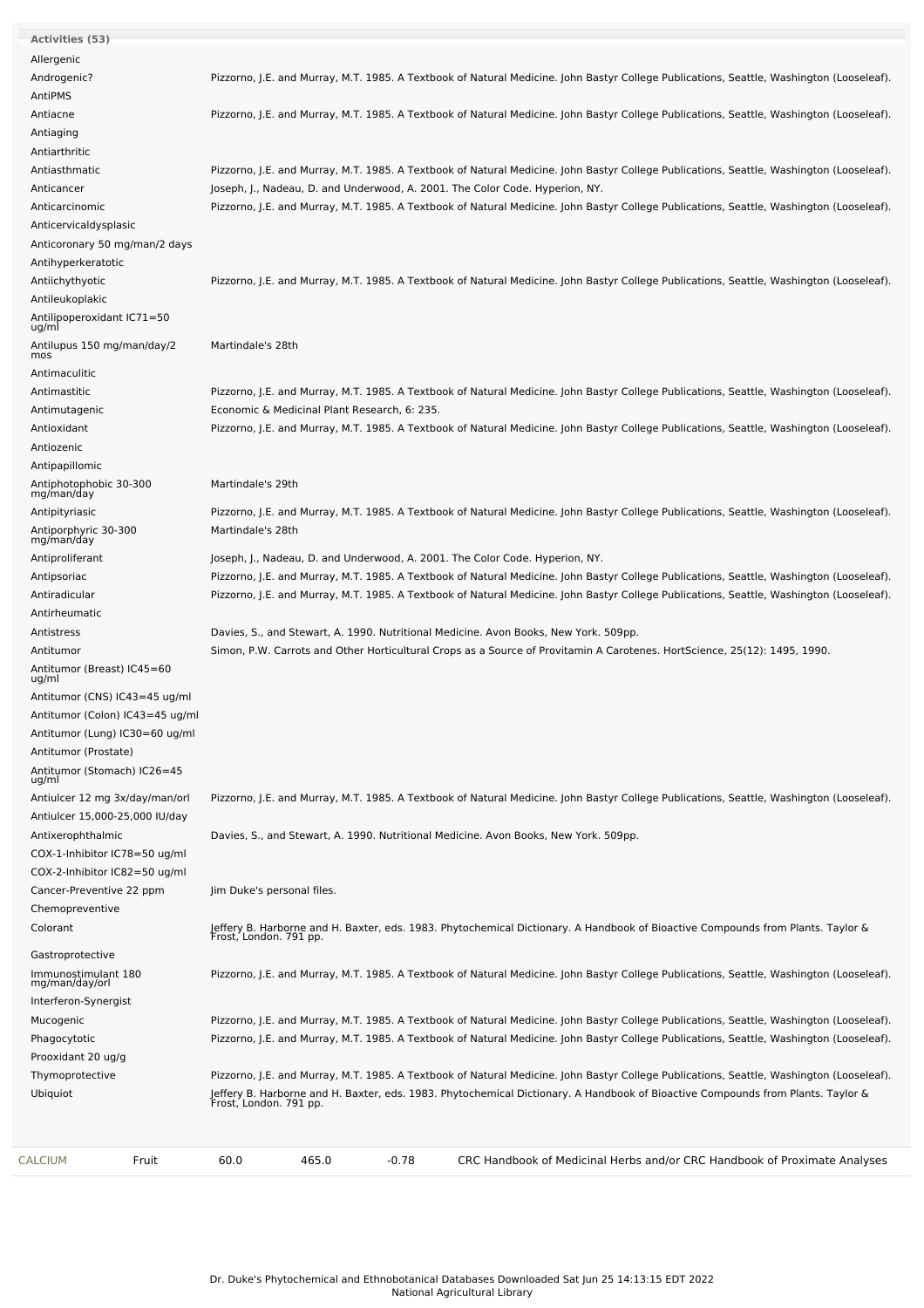| Activities (28)                    |                                                                                      |
|------------------------------------|--------------------------------------------------------------------------------------|
| AntiPMS 1 g/day                    |                                                                                      |
| Antiallergic 500 mg/day            |                                                                                      |
| Antianxiety                        | Davies, S., and Stewart, A. 1990. Nutritional Medicine. Avon Books, New York. 509pp. |
| Antiarrhythmic 500-1,500 mg        |                                                                                      |
| Antiarthritic 1,000 mg/day         |                                                                                      |
| Antiatherosclerotic 500 mg/day     | Werbach, M. 1993. Healing with Food. Harper Collins, New York, 443 pp.               |
| Anticlimacteric 1,000-1,500 mg/day |                                                                                      |
| Antidepressant                     | Davies, S., and Stewart, A. 1990. Nutritional Medicine. Avon Books, New York. 509pp. |
| Antidote (Aluminum)                | Davies, S., and Stewart, A. 1990. Nutritional Medicine. Avon Books, New York. 509pp. |
| Antidote (Lead)                    | Davies, S., and Stewart, A. 1990. Nutritional Medicine. Avon Books, New York. 509pp. |
| Antihyperkinetic                   | Davies, S., and Stewart, A. 1990. Nutritional Medicine. Avon Books, New York. 509pp. |
| Antihypertensive                   |                                                                                      |
| Antiinsomniac                      | Davies, S., and Stewart, A. 1990. Nutritional Medicine. Avon Books, New York. 509pp. |
| Antimenopausal 1,000-1,500 mg/day  |                                                                                      |
| Antiobesity                        |                                                                                      |
| Antiosteoporotic 500-2,000 mg/day  |                                                                                      |
| Antiperiodontitic 750 mg/day       | Werbach, M. 1993. Healing with Food. Harper Collins, New York, 443 pp.               |
| Antirheumatic 1,000 mg/day         |                                                                                      |
| Antistress 500-1,500 mg/day        |                                                                                      |
| Antitic                            | Davies, S., and Stewart, A. 1990. Nutritional Medicine. Avon Books, New York. 509pp. |
| Anxiolytic 500-1,500 mg/day        |                                                                                      |
| Calcium-Channel-Blocker            |                                                                                      |
| Diuretic                           |                                                                                      |
| Hypocholesterolemic 500 mg/day     | Werbach, M. 1993. Healing with Food. Harper Collins, New York, 443 pp.               |
| Hypotensive 1 g/day                | Werbach, M. 1993. Healing with Food. Harper Collins, New York, 443 pp.               |
| Laxative 1,000-1,200 mg            |                                                                                      |
| Tranquilizer 500-1,500 mg/day      |                                                                                      |
| Vasodilator                        |                                                                                      |
|                                    |                                                                                      |
|                                    |                                                                                      |
|                                    |                                                                                      |

| CARBOHYDRATES | Fruit | 126000.0      | 977000.0      | 1.04    | CRC Handbook of Medicinal Herbs and/or CRC Handbook of Proximate Analyses |
|---------------|-------|---------------|---------------|---------|---------------------------------------------------------------------------|
| <b>FAT</b>    | Fruit | $\sim$ $\sim$ | $\sim$ $\sim$ | $-0.64$ | CRC Handbook of Medicinal Herbs and/or CRC Handbook of Proximate Analyses |
| <b>FIBER</b>  | Fruit | 1000.0        | 8000.0        | $-1.26$ |                                                                           |

| <b>Activities (15)</b>       |                                                                                                                                          |
|------------------------------|------------------------------------------------------------------------------------------------------------------------------------------|
| Angiotensin-Receptor-Blocker |                                                                                                                                          |
| Antidiabetic                 |                                                                                                                                          |
| Antihypertensive             |                                                                                                                                          |
| Antiobesity                  |                                                                                                                                          |
| Antitumor                    | Pizzorno, J.E. and Murray, M.T. 1985. A Textbook of Natural Medicine. John Bastyr College Publications, Seattle, Washington (Looseleaf). |
| Antiulcer                    | Pizzorno, J.E. and Murray, M.T. 1985. A Textbook of Natural Medicine. John Bastyr College Publications, Seattle, Washington (Looseleaf). |
| Beta-Blocker                 |                                                                                                                                          |
| Cancer-Preventive            | Stitt, P. A. Why George Should Eat Broccoli. Dougherty Co, Milwaukee, WI, 1990, 399 pp.                                                  |
| Cardioprotective             |                                                                                                                                          |
| Diuretic                     |                                                                                                                                          |
| Hypocholesterolemic          |                                                                                                                                          |
| Hypotensive 10 g/man/day/orl | Pizzorno, J.E. and Murray, M.T. 1985. A Textbook of Natural Medicine. John Bastyr College Publications, Seattle, Washington (Looseleaf). |
| Hypouricemic                 |                                                                                                                                          |
| Laxative                     |                                                                                                                                          |
| Vasodilator                  |                                                                                                                                          |
|                              |                                                                                                                                          |

| <b>IRON</b>                           | Fruit | 5.0          | 40.0                                                                                 | $-0.37$ | CRC Handbook of Medicinal Herbs and/or CRC Handbook of Proximate Analyses                                                   |  |  |  |  |
|---------------------------------------|-------|--------------|--------------------------------------------------------------------------------------|---------|-----------------------------------------------------------------------------------------------------------------------------|--|--|--|--|
| Activities (6)                        |       |              |                                                                                      |         |                                                                                                                             |  |  |  |  |
| Antiakathisic                         |       |              | Martindale's 29th                                                                    |         |                                                                                                                             |  |  |  |  |
| Antianemic                            |       |              | Martindale's 29th                                                                    |         |                                                                                                                             |  |  |  |  |
| Anticanker                            |       |              |                                                                                      |         |                                                                                                                             |  |  |  |  |
| Anticheilitic                         |       |              | Davies, S., and Stewart, A. 1990. Nutritional Medicine. Avon Books, New York. 509pp. |         |                                                                                                                             |  |  |  |  |
| Antimenorrhagic 100<br>mg/day/wmn/orl |       | (Looseleaf). |                                                                                      |         | Pizzorno, J.E. and Murray, M.T. 1985. A Textbook of Natural Medicine. John Bastyr College Publications, Seattle, Washington |  |  |  |  |
| Prooxidant                            |       |              |                                                                                      |         |                                                                                                                             |  |  |  |  |
| <b>KILOCALORIES</b>                   | Fruit | 460.0        | 3570.0                                                                               | $-0.14$ | CRC Handbook of Medicinal Herbs and/or CRC Handbook of Proximate Analyses                                                   |  |  |  |  |
| <b>NIACIN</b>                         | Fruit | 2.0          | 16.0                                                                                 | $-0.6$  | CRC Handbook of Medicinal Herbs and/or CRC Handbook of Proximate Analyses                                                   |  |  |  |  |

Dr. Duke's Phytochemical and Ethnobotanical Databases Downloaded Sat Jun 25 14:13:15 EDT 2022

National Agricultural Library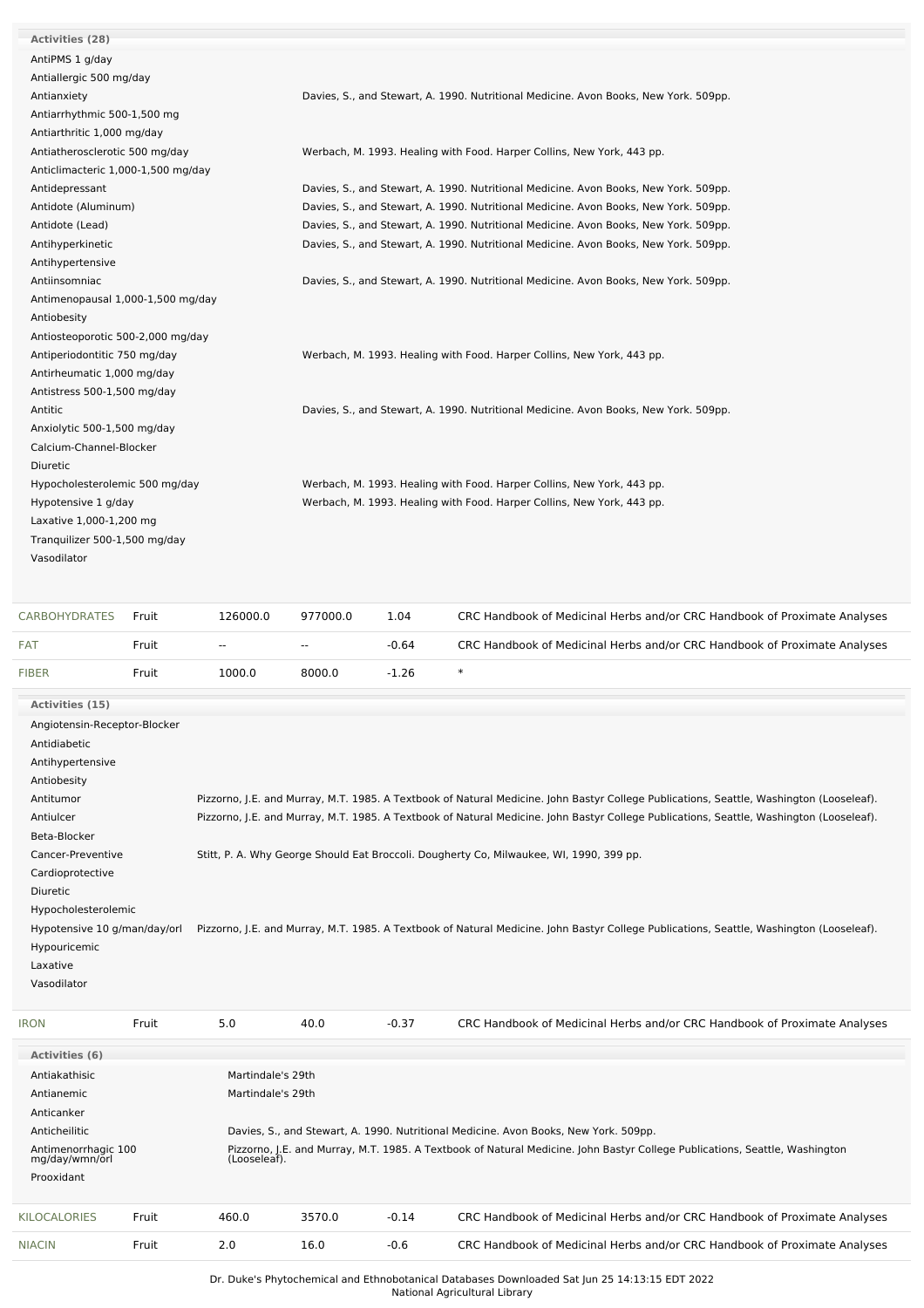| <b>Activities (39)</b>                                                                                      |  |                        |                                                                                                                                             |         |                                                                                                                                 |  |  |  |  |  |
|-------------------------------------------------------------------------------------------------------------|--|------------------------|---------------------------------------------------------------------------------------------------------------------------------------------|---------|---------------------------------------------------------------------------------------------------------------------------------|--|--|--|--|--|
| Allergenic                                                                                                  |  |                        |                                                                                                                                             |         | Werbach, M. 1993. Healing with Food. Harper Collins, New York, 443 pp.                                                          |  |  |  |  |  |
| AntiLyme 50 mg/day                                                                                          |  |                        |                                                                                                                                             |         |                                                                                                                                 |  |  |  |  |  |
| AntiMeniere's                                                                                               |  |                        |                                                                                                                                             |         | Duke, J. A. Writeups or information summaries on approximately 2,000 economic plants, USDA, ARS, Beltsville, MD 20705.          |  |  |  |  |  |
| AntiRaynaud's 1,500-4,000<br>mg/day<br>Antiacrodynic                                                        |  |                        |                                                                                                                                             |         |                                                                                                                                 |  |  |  |  |  |
| Antiallergic 50 mg/2x/day                                                                                   |  |                        |                                                                                                                                             |         | Werbach, M. 1993. Healing with Food. Harper Collins, New York, 443 pp.                                                          |  |  |  |  |  |
| Antialzheimeran                                                                                             |  |                        |                                                                                                                                             |         |                                                                                                                                 |  |  |  |  |  |
| Antiamblyopic                                                                                               |  |                        |                                                                                                                                             |         |                                                                                                                                 |  |  |  |  |  |
| Antianginal                                                                                                 |  |                        |                                                                                                                                             |         |                                                                                                                                 |  |  |  |  |  |
| Anticataract                                                                                                |  |                        |                                                                                                                                             |         |                                                                                                                                 |  |  |  |  |  |
| Antichilblain                                                                                               |  | Frost, London. 791 pp. |                                                                                                                                             |         | Jeffery B. Harborne and H. Baxter, eds. 1983. Phytochemical Dictionary. A Handbook of Bioactive Compounds from Plants. Taylor & |  |  |  |  |  |
| Anticonvulsant 3 g/day                                                                                      |  |                        |                                                                                                                                             |         | Werbach, M. 1993. Healing with Food. Harper Collins, New York, 443 pp.                                                          |  |  |  |  |  |
| Antidementia                                                                                                |  |                        |                                                                                                                                             |         |                                                                                                                                 |  |  |  |  |  |
| Antidermatitic                                                                                              |  |                        |                                                                                                                                             |         | Davies, S., and Stewart, A. 1990. Nutritional Medicine. Avon Books, New York. 509pp.                                            |  |  |  |  |  |
| Antidiabetic                                                                                                |  |                        |                                                                                                                                             |         |                                                                                                                                 |  |  |  |  |  |
| Antidysphagic                                                                                               |  |                        |                                                                                                                                             |         |                                                                                                                                 |  |  |  |  |  |
|                                                                                                             |  |                        |                                                                                                                                             |         | Werbach, M. 1993. Healing with Food. Harper Collins, New York, 443 pp.                                                          |  |  |  |  |  |
|                                                                                                             |  |                        |                                                                                                                                             |         |                                                                                                                                 |  |  |  |  |  |
| Antiepileptic 3 g/day<br>Antihangover 50 mg<br>Antihistaminic 50 mg 2x/day<br>Antihyperactivity 1.5-6 g/day |  |                        |                                                                                                                                             |         | Werbach, M. 1993. Healing with Food. Harper Collins, New York, 443 pp.                                                          |  |  |  |  |  |
|                                                                                                             |  |                        |                                                                                                                                             |         | Werbach, M. 1993. Healing with Food. Harper Collins, New York, 443 pp.                                                          |  |  |  |  |  |
| Antiinsomnic 1 g/day                                                                                        |  |                        |                                                                                                                                             |         | Werbach, M. 1993. Healing with Food. Harper Collins, New York, 443 pp.                                                          |  |  |  |  |  |
| Antineuralgic                                                                                               |  |                        |                                                                                                                                             |         |                                                                                                                                 |  |  |  |  |  |
| Antiparkinsonian 100 mg/day                                                                                 |  |                        |                                                                                                                                             |         | Werbach, M. 1993. Healing with Food. Harper Collins, New York, 443 pp.                                                          |  |  |  |  |  |
| Antipellagric                                                                                               |  |                        |                                                                                                                                             |         | Davies, S., and Stewart, A. 1990. Nutritional Medicine. Avon Books, New York. 509pp.                                            |  |  |  |  |  |
| Antiscotomic                                                                                                |  |                        |                                                                                                                                             |         |                                                                                                                                 |  |  |  |  |  |
| Antispasmodic 100 mg 2x/day                                                                                 |  |                        |                                                                                                                                             |         | Werbach, M. 1993. Healing with Food. Harper Collins, New York, 443 pp.                                                          |  |  |  |  |  |
| Antivertigo                                                                                                 |  |                        |                                                                                                                                             |         |                                                                                                                                 |  |  |  |  |  |
| Cancer-Preventive                                                                                           |  |                        |                                                                                                                                             |         | Stitt, P. A. Why George Should Eat Broccoli. Dougherty Co, Milwaukee, WI, 1990, 399 pp.                                         |  |  |  |  |  |
| Cardioprotective                                                                                            |  |                        |                                                                                                                                             |         |                                                                                                                                 |  |  |  |  |  |
| Circulotonic                                                                                                |  |                        |                                                                                                                                             |         |                                                                                                                                 |  |  |  |  |  |
|                                                                                                             |  |                        |                                                                                                                                             |         |                                                                                                                                 |  |  |  |  |  |
| Fibrinolytic                                                                                                |  |                        |                                                                                                                                             |         |                                                                                                                                 |  |  |  |  |  |
| Hepatoprotective                                                                                            |  |                        |                                                                                                                                             |         |                                                                                                                                 |  |  |  |  |  |
| Hepatotoxic                                                                                                 |  |                        |                                                                                                                                             |         |                                                                                                                                 |  |  |  |  |  |
| Hypocholesterolemic 50-100 mg<br>3x/day                                                                     |  |                        |                                                                                                                                             |         |                                                                                                                                 |  |  |  |  |  |
| Hypoglycemic                                                                                                |  |                        |                                                                                                                                             |         |                                                                                                                                 |  |  |  |  |  |
| Hypolipidemic                                                                                               |  |                        |                                                                                                                                             |         |                                                                                                                                 |  |  |  |  |  |
| Sedative                                                                                                    |  |                        | Pizzorno, J.E. and Murray, M.T. 1985. A Textbook of Natural Medicine. John Bastyr College Publications, Seattle, Washington<br>(Looseleaf). |         |                                                                                                                                 |  |  |  |  |  |
| Serotoninergic                                                                                              |  | (Looseleaf).           |                                                                                                                                             |         | Pizzorno, J.E. and Murray, M.T. 1985. A Textbook of Natural Medicine. John Bastyr College Publications, Seattle, Washington     |  |  |  |  |  |
| Vasodilator                                                                                                 |  | Martindale's 29th      |                                                                                                                                             |         |                                                                                                                                 |  |  |  |  |  |
| <b>PHOSPHORUS</b><br>Fruit                                                                                  |  | 90.0                   | 700.0                                                                                                                                       | $-0.76$ | CRC Handbook of Medicinal Herbs and/or CRC Handbook of Proximate Analyses                                                       |  |  |  |  |  |
| Activities (4)                                                                                              |  |                        |                                                                                                                                             |         |                                                                                                                                 |  |  |  |  |  |
|                                                                                                             |  |                        |                                                                                                                                             |         |                                                                                                                                 |  |  |  |  |  |
| Antiosteoporotic                                                                                            |  |                        |                                                                                                                                             |         | Davies, S., and Stewart, A. 1990. Nutritional Medicine. Avon Books, New York. 509pp.                                            |  |  |  |  |  |
| Anxiolytic                                                                                                  |  |                        |                                                                                                                                             |         |                                                                                                                                 |  |  |  |  |  |
| Immunostimulant                                                                                             |  |                        |                                                                                                                                             |         | Davies, S., and Stewart, A. 1990. Nutritional Medicine. Avon Books, New York. 509pp.                                            |  |  |  |  |  |
| Osteogenic                                                                                                  |  |                        |                                                                                                                                             |         | Davies, S., and Stewart, A. 1990. Nutritional Medicine. Avon Books, New York. 509pp.                                            |  |  |  |  |  |
| <b>PROTEIN</b><br>Fruit                                                                                     |  | 1000.0                 | 8000.0                                                                                                                                      | $-1.36$ | CRC Handbook of Medicinal Herbs and/or CRC Handbook of Proximate Analyses                                                       |  |  |  |  |  |
| RIBOFLAVIN<br>Fruit                                                                                         |  | 0.2                    | 1.6                                                                                                                                         | $-0.73$ | CRC Handbook of Medicinal Herbs and/or CRC Handbook of Proximate Analyses                                                       |  |  |  |  |  |